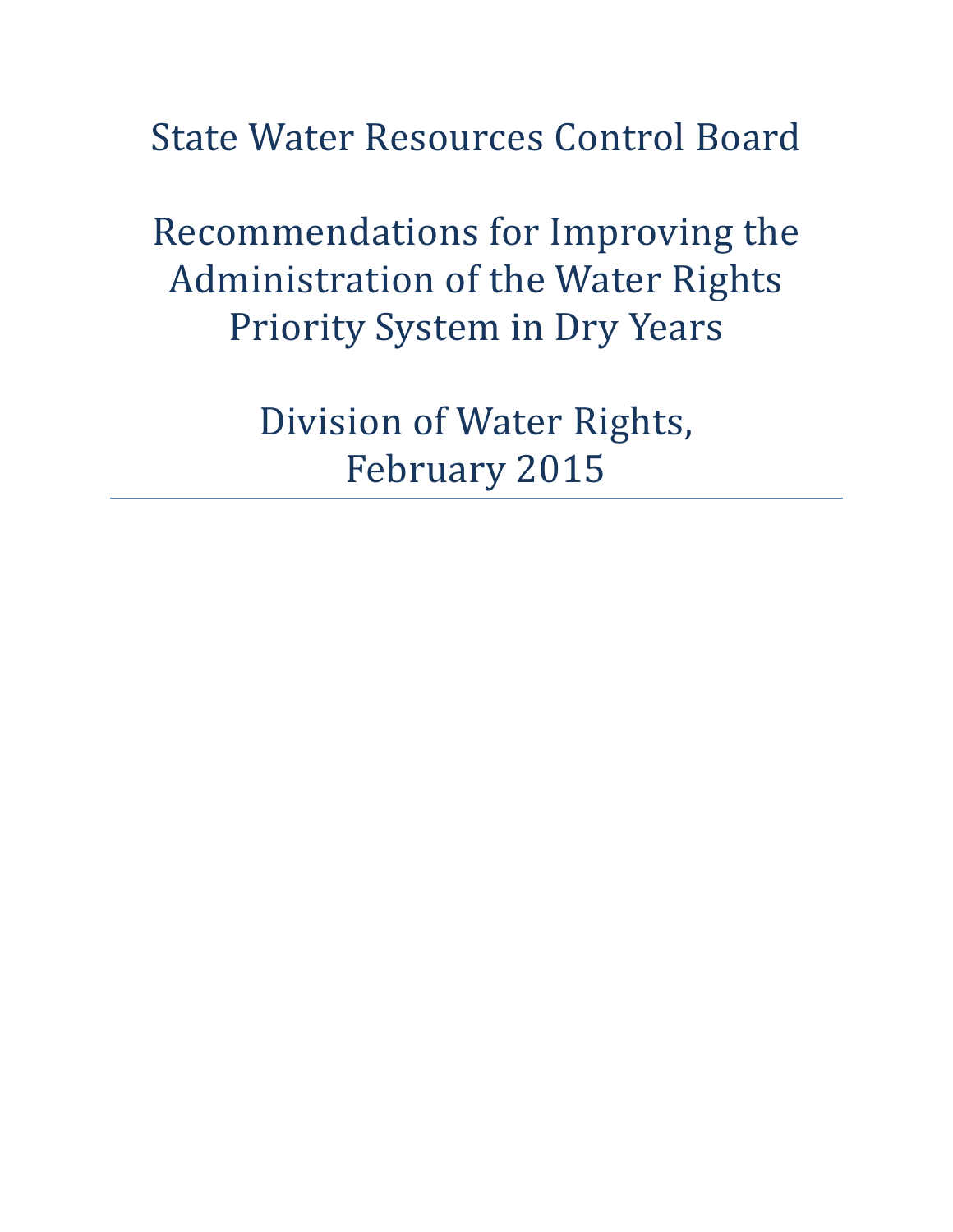| 1.0 |                                                                        |  |
|-----|------------------------------------------------------------------------|--|
| 2.0 |                                                                        |  |
| 3.0 |                                                                        |  |
| 4.0 | Opportunities to Expand and Improve Data and Database Capabilities  12 |  |
|     |                                                                        |  |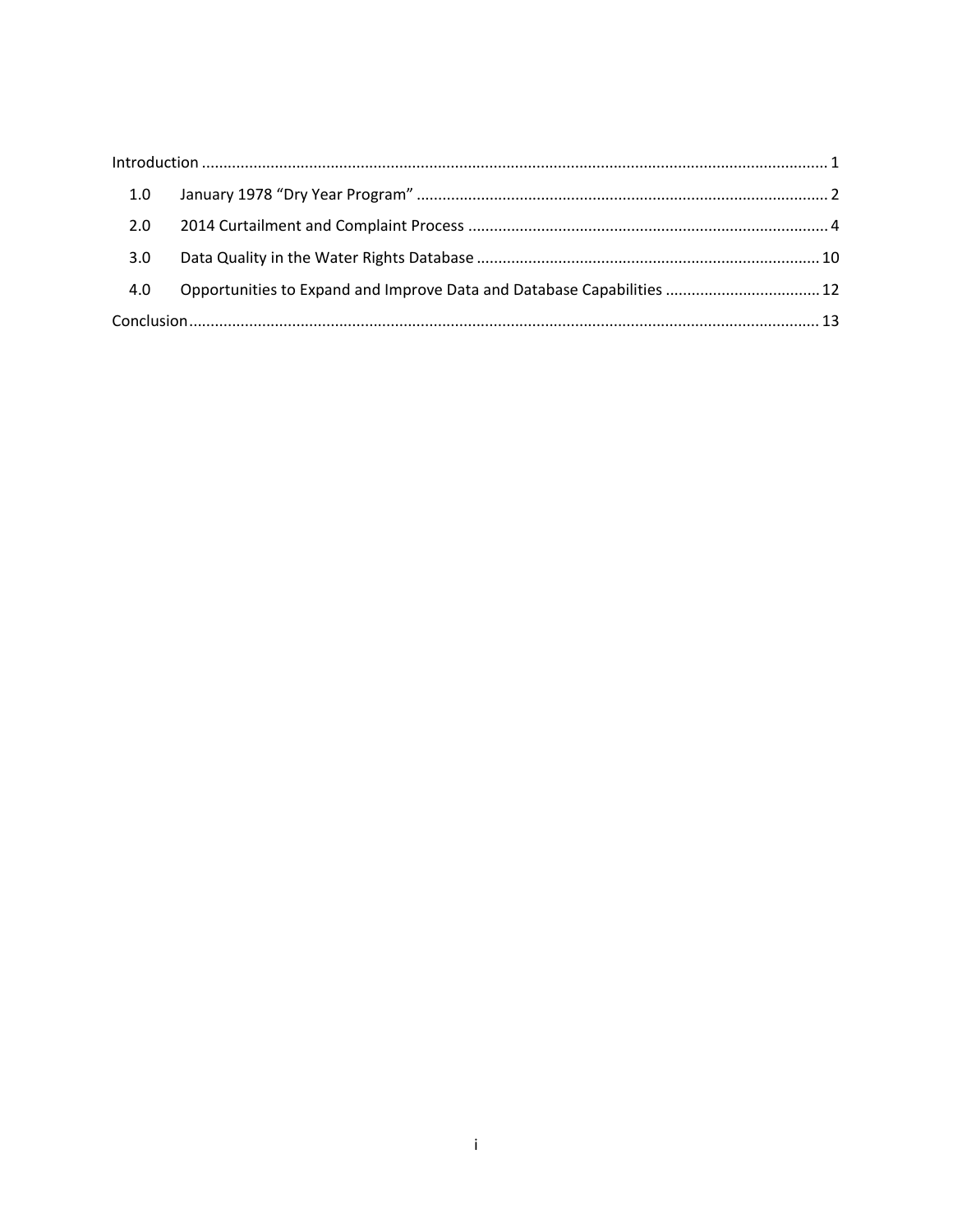# <span id="page-2-0"></span>**INTRODUCTION**

The 2014 water year, which officially ended on September 30, 2014, was the third driest in 119 years of record. The State Water Resources Control Board (State Water Board or Board), along with many other State agencies, responded to these conditions with a series of actions as envisioned by Governor Edmund G. Brown in his January 17 and April 25, 2014 declarations.

The State Water Board took action in six (6) general areas to address the drought emergency in 2014. The first was considering Temporary Urgency Change Petitions to water rights holders' permits and licenses to address drought conditions. In most cases, the requested changes were to conserve water for use later in the season. The second was curtailing certain classes of water rights in various watersheds when demand began exceeding supply or to implement emergency minimum fish flows. The third was ensuring that communities with at-risk drinking water supplies received the technical and financial support they needed to secure alternate water supplies and protect health and safety. Fourth, the State and Regional Water Boards took a number of actions to accelerate the use of recycled water as an additional source of supply that involved both financial incentives and permit streamlining. Fifth, in response to the Governor's April 25, 20[1](#page-2-1)4 Executive Order,<sup>1</sup> which shortened the transfer processing timeframe by 15 days, the State Water Board, together with Department of Water Resources, held a multi-agency public listening session to solicit ideas and recommendations on streamlining the water transfer process. This was part of a larger streamlining effort to facilitate water transfers. Finally, recognizing the severity of the drought statewide, the Board focused on water conservation, adopting an emergency regulation that required action by almost all water agencies and individuals across the State in July 2014.

In order to take the necessary actions envisioned in the Governor's declarations and counter the destructive effects of the drought, the State Water Board adopted a series of emergency regulations pursuant to the authorities described in the Governor's declarations and the drought emergency legislation enacted in March 2014. Three emergency rulemaking packages were ultimately adopted by the State Water Board and approved by the Office of Administrative Law. The first rulemaking package responded to a request from State and federal fish agencies to establish emergency minimum flows on three priority Sacramento River tributaries to protect fish. The second pertained to the process of curtailing more junior water right holders to protect senior water right holders. The final regulation established conservation requirements for water suppliers and individuals statewide.

In its July 2, 2014 [resolution](http://www.waterboards.ca.gov/board_decisions/adopted_orders/resolutions/2014/rs2014_0031.pdf) adopting the rulemaking package relating to curtailing junior water right diversions to protect senior water right holders, the State Water Board described its intent to engage stakeholders in a general assessment of the information used to make water availability and water right priority determinations and to solicit suggestions for improvements.

<span id="page-2-1"></span> $1$  The April 25, 2014 Executive Order affirmed that the provisions of Governor Brown's January 17, 2014 Proclamation remained in full force and also added several new provisions related to water conservation, water transfers, fishery protection, water recycling, groundwater overdraft protection, water supply shortages, and fire response. Additionally, the Proclamation suspended California Environmental Quality Act requirements for certain activities, including adoption of emergency regulations under Water Code section 1058.5. [\(http://gov.ca.gov/news.php?id=18496\)](http://gov.ca.gov/news.php?id=18496)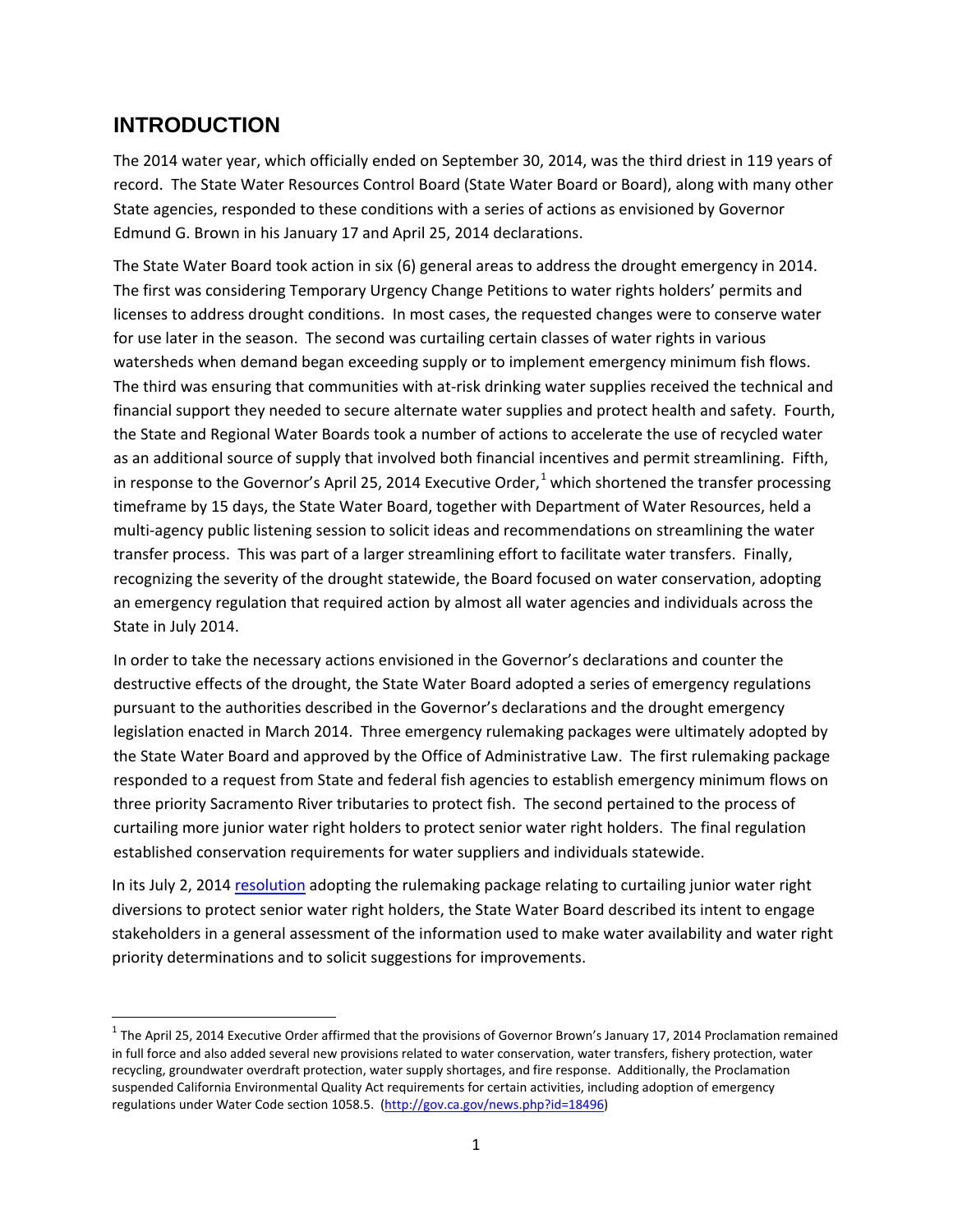On September 10, 2014, the Board followed up on this direction and asked for stakeholder comment on improvements that it should make to its implementation of the water rights priority system for future dry years. The Board also asked the public to provide recommendations related to other areas of interest to the Board. The Board received 36 letters in response to the solicitation and Division of Water Rights (Division) staff met with various stakeholder groups to discuss their recommendations. This report describes how the Division approached curtailments in 2014, improvements that are currently underway, or are proposed for near-term implementation, as well as several longer-term improvements that are necessary.

Due to the uncertainty of predicting future climate patterns, precipitation events, and their effects on the State's water supply, this report focuses specifically on suggested near-term changes to the administration of the water rights priority system to improve its effectiveness if dry conditions persist into 2015.

The Board received comments and recommendations on a number of related topics such as temporary urgency change petitions, conservation and recycling, public trust, health and safety, and water transfers. Several sets of comments were also targeted to specific situations in specific watersheds. While these topics are outside the scope of this report, they are being evaluated and may be implemented at a future date.

# <span id="page-3-0"></span>**1.0 January 1978 "Dry Year Program"**

The Division began the assessment of its 2014 approach by reviewing the recommendations contained in a similar report prepared in January 1978 titled "Dry Year Program-Drought 77" (1978 Report), which reviewed the actions taken during the 1976-77 drought. The 1978 Report, similar to the 2014 assessment, discussed the Division's approach to provide information on water conservation and shortages to diverters in drought impacted areas; ensure that the limited water supply available was used in accordance with established rights; and enforce violations of permit and license conditions, illegal diversions, and the waste or unreasonable use of water.

The 1978 Report included recommendations for near-term, ongoing Division drought-related activities as well as future actions. While many of the recommended actions in the 1978 Report have been implemented in some form, an opportunity to improve and learn from past experience is worthwhile.

The following are general recommendations from the 1978 Report that are still relevant:

### **1.1 Legislative Changes to Improve the Administration of the Water Rights System**

The Division encountered both legal and institutional constraints that hindered drought response in 1976-77. It found the public hearing process required in enforcing water rights law to be tremendously lengthy, and recommended the Board be granted authority to issue cease and desist orders against illegal diverters while the public hearing process is underway. Under the existing water rights process, the illegal diversion could continue to occur until the hearing process has concluded causing potential further harm to water right holders and public trust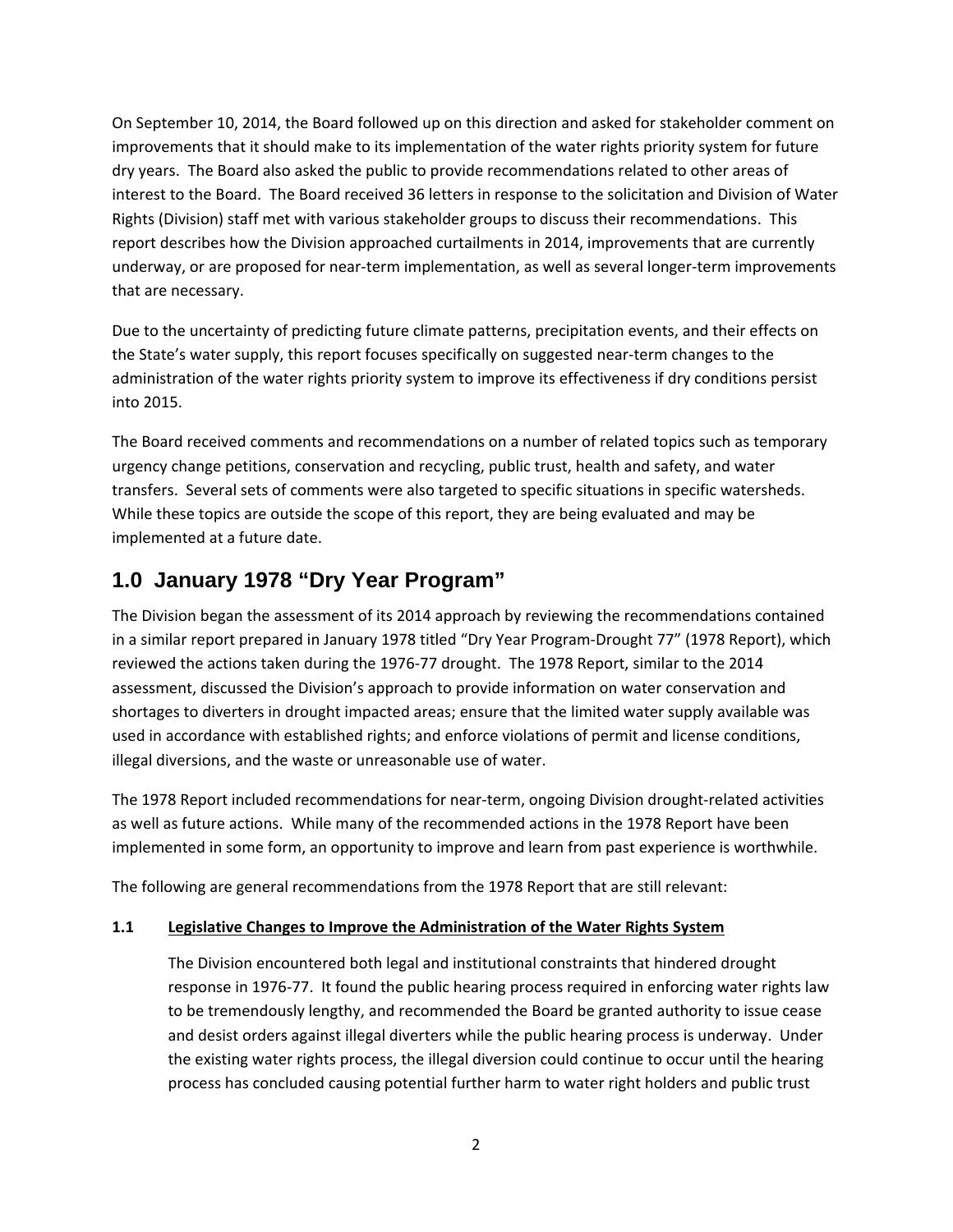resources until the cease and desist order is issued. The 1978 Report also called for more frequent reporting of water diversion and use by pre-1914 and riparian water right diverters. More timely enforcement actions and accurate diversion information remain key issues today. Currently, riparian and pre-1914 water right diverters must file statements every three years. A water right system that relies on three-year old data is not responsive to current conditions, especially during times of drought. At a minimum, statements should be filed on an annual basis and report diversion amounts by each separate claim of right. Underestimated water demand can negatively impact senior water right holders while overestimated demand can result in unnecessary curtailments. Resolving both of these issues would improve the administration of water rights especially in times of shortage. Section 2 discusses both of these issues in greater detail.

### **1.2 Standardize Methodology and Procedures for Determining Water Availability Relative to Water Rights Priority**

While a standard methodology for determining water availability relative to water rights priority is currently in use and is similar to the process described in the 1978 Report, there is room for additional improvements as described in depth in section 2 of this Report

#### **1.3 Provide Forecast Data to Water Diverters if a Shortage is Anticipated**

The 1978 Report recommends increased communication, especially in regard to forecasting water shortages. The Division received similar comments this year. Although supply forecasts are not available in all watersheds, the Division provided water forecasting data on its web pages to help water diverters better plan. The Division continues to use its web pages and electronic email subscription service (lyris) to communicate forecasted shortages, potential curtailments, and the release of curtailments when stream flows increase.

#### **1.4 Investigate and Implement New Technologies to Assist in Administering Water Rights**

When the 1978 Report was issued, water right information was only available as physical paper copies. Since that time, the Board has implemented many new technologies such as the webbased Electronic Water Right Information Management System (eWRIMS) which contains information on water right permits and licenses issued by the State Water Board and other claimed water rights in California. The Division is continually expanding the types of information available through eWRIMS with more recent efforts focusing on electronic filing of data to improve both timely data availability and accuracy. The 1978 Report specifically recommended the use of aerial photography using U-2 planes. Since 1978, the availability of aerial imagery has improved and desk-top research has been greatly enhanced. The Division now has access to aerial photography services, which should assist water right diversion investigations. At the suggestion of many stakeholders, the Division is also investigating technologies such as satellite imagery and increased use of telemetered data as a more effective means of quantifying consumptive use, and deploying investigative and enforcement resources.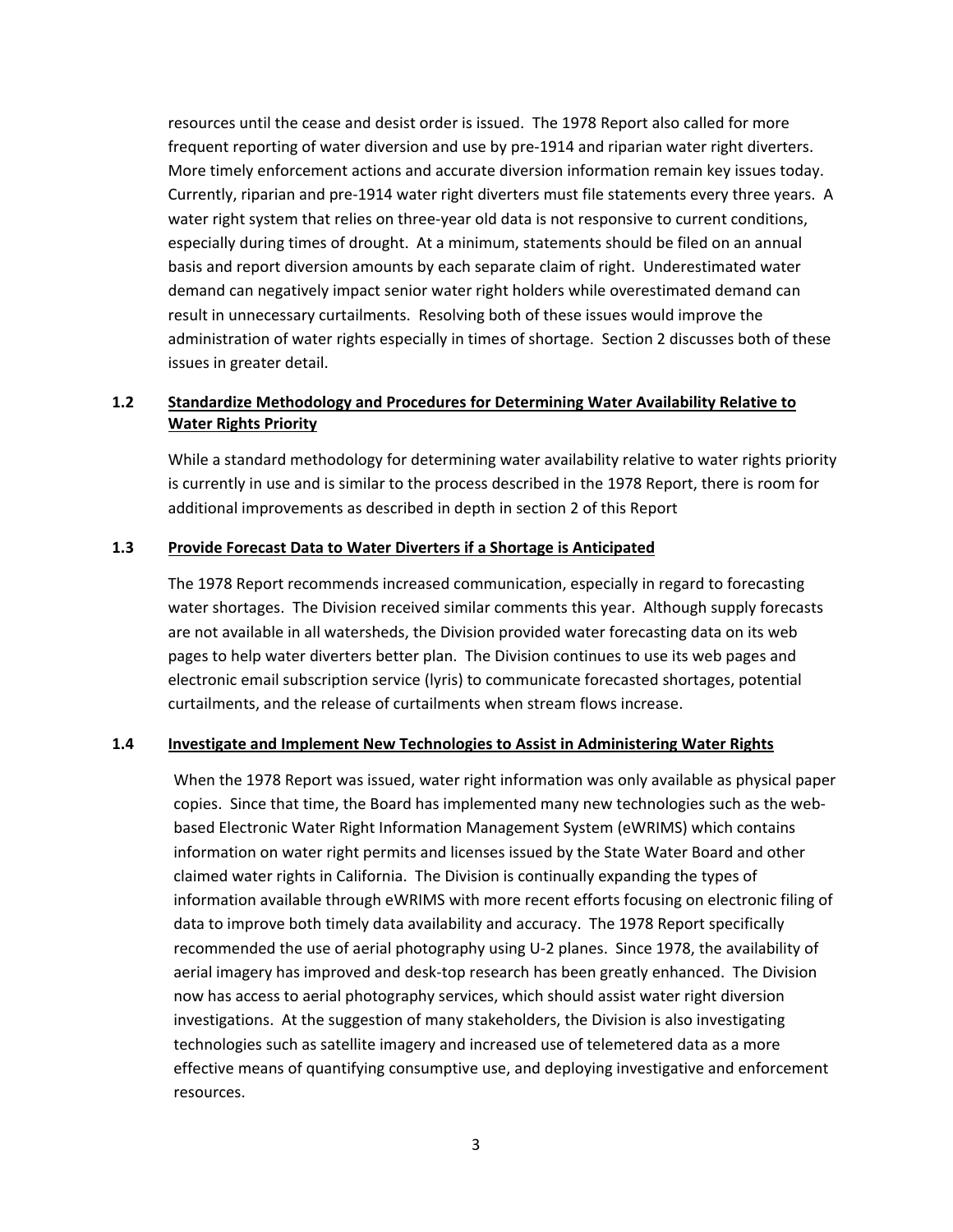# <span id="page-5-0"></span>**2.0 2014 Curtailment and Complaint Process**

### **Curtailment Process**

The Board relied essentially on two mechanisms to administer the water rights system when demand was projected to exceed supply in 2014. In many years, appropriative water rights holders in the Sacramento-San Joaquin Rivers and Delta (Bay-Delta watershed) that were granted permits and licenses after 1965 must comply with a special term that requires that they cease diversions when certain conditions exist. This term, Term 91, restricts the permit and license holder's right to divert water when the Central Valley Project (CVP) and State Water Project (SWP) (referred to collectively as the Projects) are releasing previously stored water to supplement stream flow to meet flow or water quality requirements in the Bay-Delta. The purpose of Term 91 is to prevent permit and license holders from taking previously stored water that they are not entitled to divert. The State Water Board has implemented Term 91 since the early 1980s and it affects approximately 118 water rights holders in July and August of most years.

The more widely used method of addressing insufficient overall supply was to conduct the analysis that led to the development of supply and demand curves for key river systems affected by the dry conditions. If there was insufficient supply available to meet the demand reported for a watershed, the State Water Board notified junior water rights holders of the need to curtail water diversions until senior water rights holders were satisfied. This method does not affect the use of water previously collected to storage.

In May 2014, Term 91 was triggered to protect CVP and SWP storage releases and Notices of Curtailment were issued for the entire Bay-Delta watershed based on analyses of supply and demand, similar to the approach used in the 1976-77 drought.

For each affected basin, the Division generated a hydrograph that plotted projected water demand against available supply over time. The projected demand was displayed cumulatively for each type of right. The hydrographs were posted on the Board's Drought Year Water Actions web page (Drought web page). This visual information helped junior water right holders to better understand when water supplies were expected to be unavailable to meet their priority of right. Basin boundaries for the supply and demand analyses were provided as additional information for the affected water right holders.

### **Projected Water Supply**

Projected water supply was calculated using: (1) the California Data Exchange Center and Reservoir Storage Data (CDEC); (2) other information maintained by the Department of Water Resources (DWR); (3) National Oceanic and Atmospheric Administration's (NOAA) National Weather Service data, specifically information available on the California Nevada River Forecast Center webpage (CNRFC); (4) U.S. Geological Survey (USGS) National Water Information System Surface Water Data for California; (5) information from the USGS California Water Science Center; (6) information from the U.S. Bureau of Reclamation Mid Pacific Region Central Valley Operations Office; and (7) information from the U.S. Army Corps of Engineers Water Control Data System.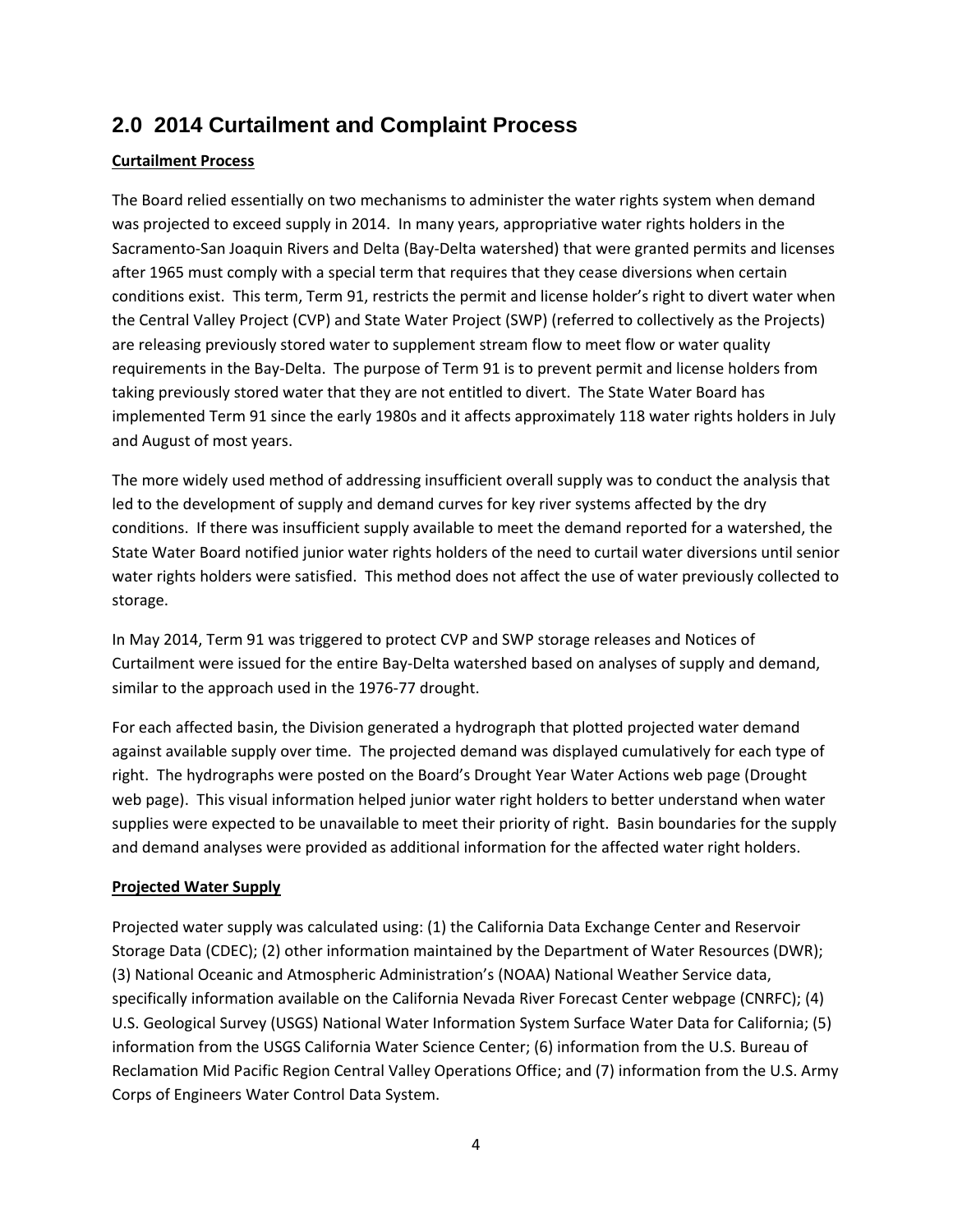#### **Demand Analysis**

All water right holders are required to file reports documenting the amount of water diverted and used by month, under penalty of perjury, or to the best of their knowledge.<sup>[2](#page-6-0)</sup> Post-1914 appropriative water right holders are required to file reports by July  $1<sup>st</sup>$  of every year for the prior year's use. The demand analysis for these water right holders was based on this annual reported data for the years 2010 through 2012. 2012 Reports were the most current set of permit and license data available to the State Water Board.

Riparian and pre-1914 appropriative claimants do not submit annual reports. They are required to submit their reports (referred to as statements) triennially (once every three years) showing their past three years' monthly diversion and use. While all claimants report use, the statements are filed for onethird of the claimants each year on a rotating basis. As a result, the 2010 water year was the most current and complete set of diversion and use data for statements.

The Division corrected data for obvious errors such as incorrect units. Rights that supported direct diversion for power use only, which is non-consumptive (nearly all of the water returns to the stream relatively promptly), were removed from the demand totals. In addition, many individuals hold multiple water rights to divert water to a parcel of land. For instance, a person may have rights to two streams to irrigate the same parcel of land. The total quantity used is legally limited to reasonable beneficial use, but the water may be taken and reported under different rights year-to-year. Therefore, obvious duplications of diversion amounts across multiple water rights held by the same person for the same use was removed from the demand totals. For statements claiming both riparian and pre-1914 rights, the Division considered all of the reported diversion amount as diversions under the senior priority. After this quality control evaluation of the demand data was completed, the Division then sorted the demand into three groups: riparian, pre-1914, and post-1914 for curtailment analysis to reflect the varying priorities of the water rights. Key watershed groups worked closely with the Division to further improve the diversion and use data relied on to estimate demand.

The State Water Board currently has authority to approve or deny petitions for the transfer of water filed for permits and licenses. However, the State Water Board lacks authority to require petitions for transfers of water pursuant to pre-1914 appropriative rights. The DWR and the U.S. Bureau of Reclamation approve and monitor the transfers of water moving through their facilities and ensure that the transferred water would have been consumptively used or stored in the absence of the change, but they do not ensure the validity of the rights. Unfortunately, the State Water Board is not informed, through the required triennial reports of water diversion and use filed by pre-1914 water right diverters, of the amounts transferred.

<span id="page-6-0"></span> $2$  The quality of data submitted by the right holders is dependent on type of measuring equipment used, accuracy of measurement, and other factors outside the control of the State Water Board.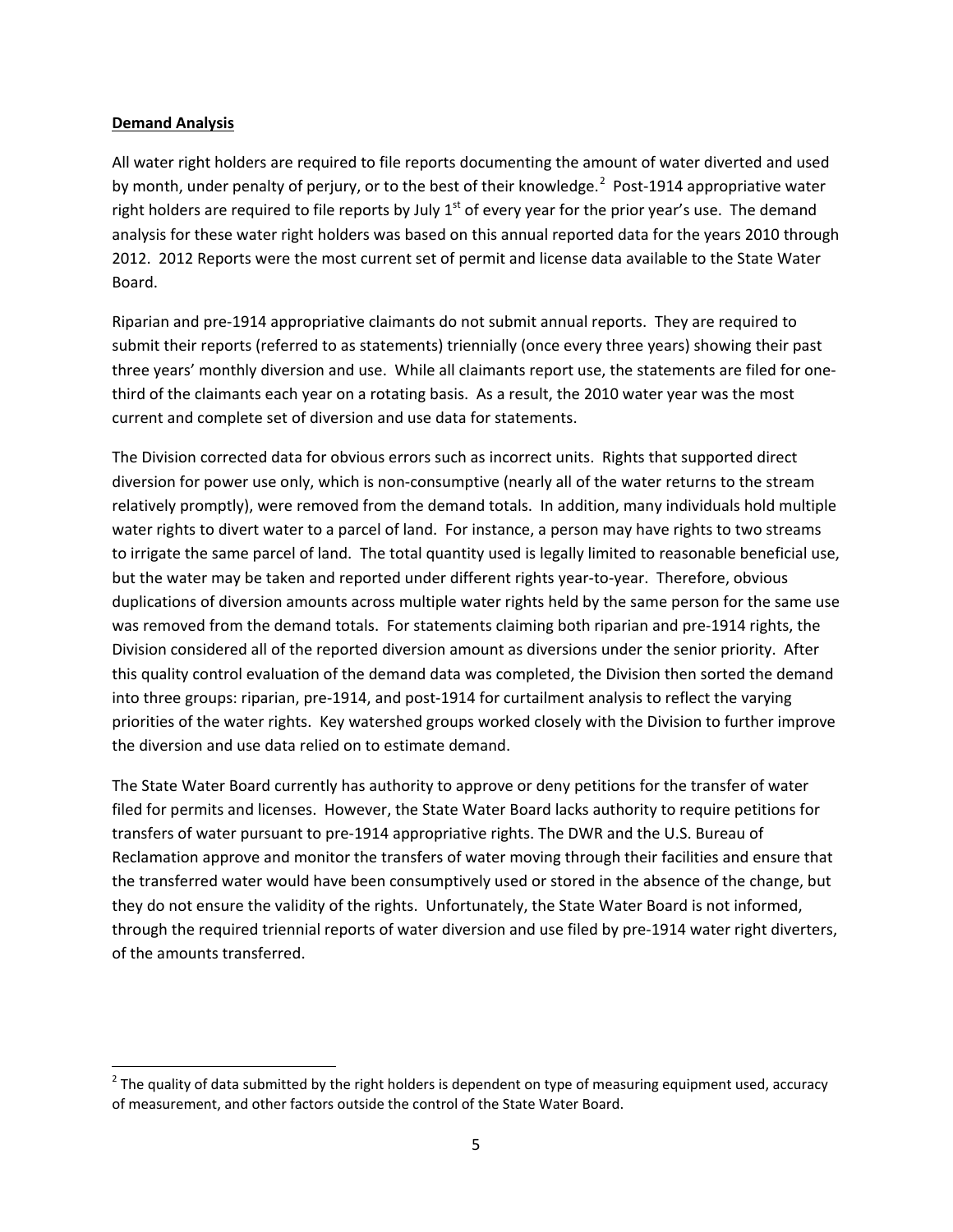#### **Supply and Demand Curves**

The Division plotted the supply and demand data for each basin over time to create demand and supply curves for each type and priority of right. The Division used different methods of analysis for determining when demand exceeded supply depending on the available supply data for the watershed. During the curtailment period, the Division provided frequent updates of each watershed's curtailment analysis on the Drought web page.

The Division's curtailment analysis included a comparison of calculated daily DWR-supplied full natural flow data (Bay-Delta watershed) or USGS stream gages (Russian, Eel and Scott River watersheds) to monthly projected DWR or CNRFC full natural flows which were provided through the end of the water year.<sup>[3](#page-7-0)</sup> In the Bay-Delta watershed, full natural flow projections were updated monthly using DWR's Bulletin 120 supply data while the other watersheds' monthly supply projections were updated periodically using CNRFC's data.[4](#page-7-1)

Based on the intersections of the supply and demand curves, the Division projected when curtailment was necessary in each watershed, and to what level of water right seniority. The Division regularly revised the supply curves as rainfall events occurred. The Division also presented the curtailment analysis at Board Meetings' Drought Updates. For lifting curtailments, the monthly demand data was converted to an average daily rate of diversion and compared against either recent full natural flow supply data (Bay-Delta watershed) or USGS stream gages. Curtailments were lifted when recent supply or anticipated supply, in the event of an arriving storm, exceeded demand for different priorities of water rights. The Division used this daily comparison of supply to reported demand information to determine if curtailments should be lifted: (a) on a short-term basis associated with rainfall events, and (b) on a long-term basis based on improved streamflow conditions.

The water demand information that the Division relied upon to conduct this analysis generated the most discussion in 2014. As described above, the Division generally relied upon the most recent year for which a complete set of demand data, reported by water right holders, was available for the watershed. Changes in demand data have the greatest potential to alter the date of curtailment (or lifting of curtailment) and priority of rights affected by curtailment.

The watershed boundaries used to conduct the analysis also generated discussion. The more expansive the boundaries, the greater the number of water right holders that could potentially be subject to curtailment. The Division analyzed certain tributaries of the Bay-Delta watershed for potential curtailment on a tributary level. Precipitation events delayed such action to a later date when largescale watershed curtailments were appropriate in May 2014.

<span id="page-7-0"></span> $3$  These projections are useful for planning purposes to account for snow and rainfall events when future supply is uncertain but are unnecessary in summer months when precipitation events no longer occur.

<span id="page-7-1"></span> $4$  Bulletin 120 is a monthly update prepared by DWR, which provides, among other things, anticipated full natural flows for key locations using current snowpack conditions.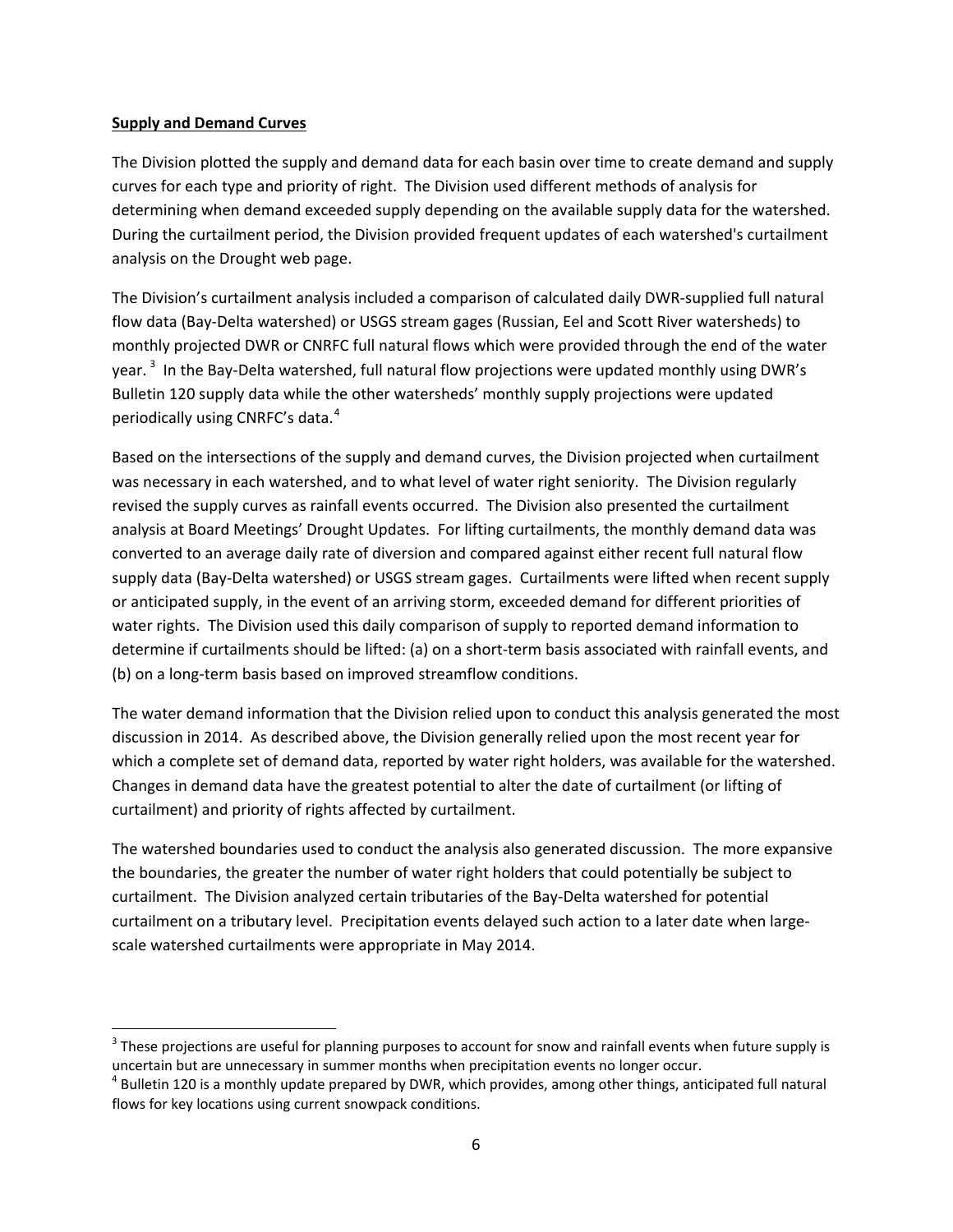#### **Field Inspections**

The Division conducted approximately 947 field inspections to determine compliance with the curtailment notices. The Division was assisted in this activity by staff on loan from DWR and the Central Valley Regional Water Quality Control Board (Central Valley Water Board).

Gaining site access took significantly more time than originally anticipated. The delays were the result of diverters' failure to pick up certified letters, failure to respond to letters, unreturned phone calls to schedule inspections, and denial of access. When inspection warrants were needed, they took time to obtain. The tools needed to conduct the inspections (field vehicles, gps-enabled tablets, satellite phones) were also difficult to obtain because of procurement delays. Staff from other agencies had to be trained before going into the field. Computer-based field reporting forms and other documents were also needed to streamline report preparation for the drought inspections.

The field investigations identified previously-unreported claims of water rights, potential unauthorized diversions, and unapproved changes such as changes in the point of diversion or place of use that require additional follow-up activities.

#### **Complaint Process**

Persons with information about unauthorized diversions, diversions by junior water right holders that injure senior water right holders, diversions in violation of permit and license conditions, diversions that constitute waste and/or unreasonable use of water, and diversions that cause adverse impact to public trust resources (such as fish and wildlife) are encouraged to submit water rights complaints through the CalEPA Environmental Complaint website, or by contacting the Division directly by telephone, email, or letter. Complaints are public information; however, the identity of a complainant may be kept confidential upon request.

Complaints are prioritized based on significance and availability of resources. In general, the Division prioritizes allegations of unauthorized diversions of water in critical watersheds, or in watersheds that have resident endangered species.

In 2014, the Division received approximately 172 complaints between January and October as compared to 54 complaints for the same period in 2013. To accommodate the increase in complaints, additional Division staff was tasked with investigating complaints. The majority of complaints alleged unauthorized diversions or impacts to public trust resources. The Division completed or initiated investigations into most of the complaints received between January and October of 2014, however, some complaints are still pending investigation and final resolution.

For all complaints, the Division must determine what the alleged problem is, locate the affected parties, and investigate the activity. The problems with contacting parties that are the subject of complaint investigations are similar to the ones noted for curtailment inspections. However, obtaining site access to investigate complaints of illegal diversions can be even more complicated because there is no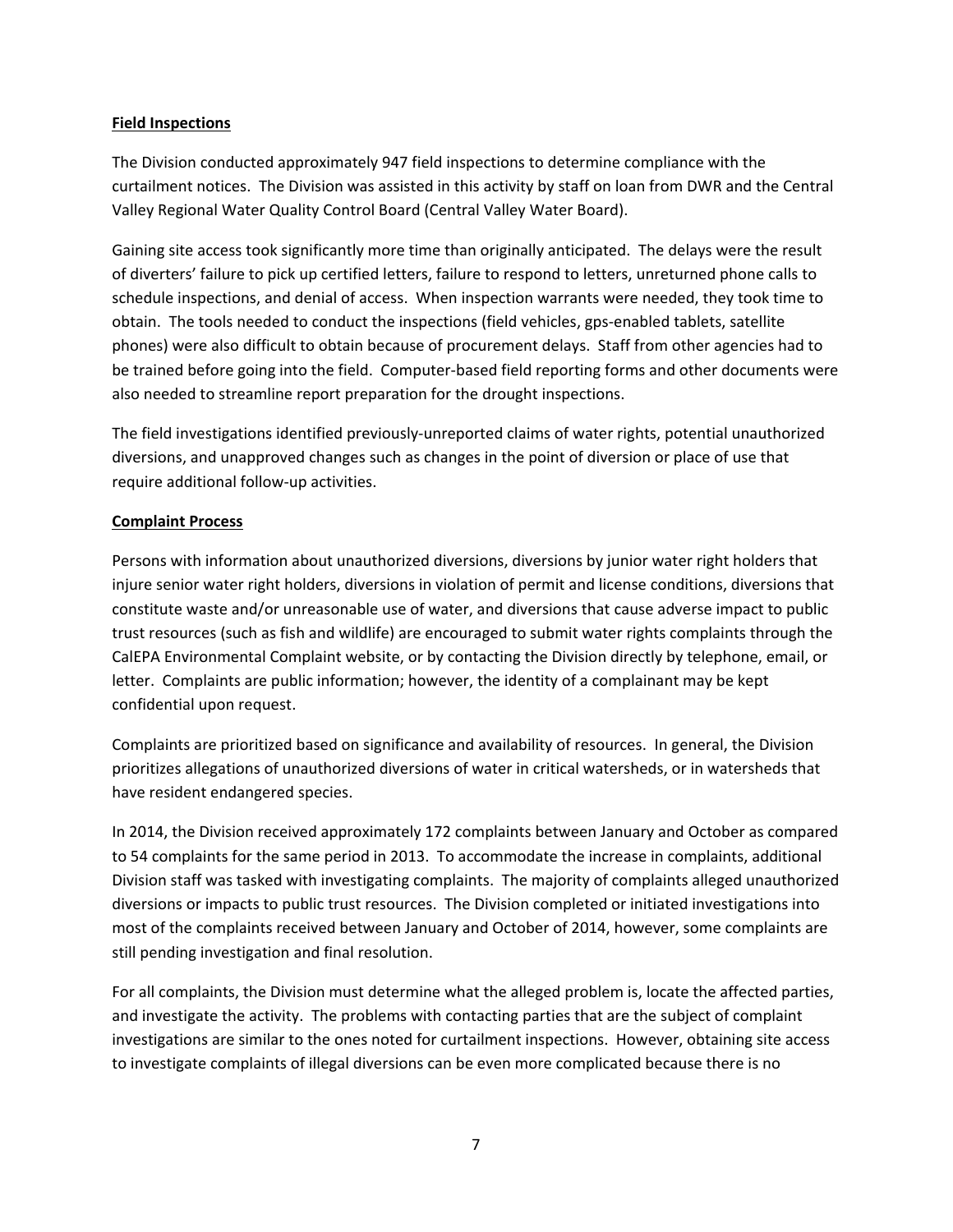acknowledged authority (such as is offered by the conditions of a water right permit or license) for these inspections.

The following are recommendations on how to improve the curtailment and complaint process:

## **2.1 Begin Yearly Water Planning Efforts as Early as Possible**

Many commenters called for improved communication including advance notification of the possibility of curtailments in a watershed. In response, planning for a dry 2015 is underway and the Division is beginning to forecast supply and analyze demand data for key watersheds, which will be posted on the website by the end of January. While considerable resources were needed to develop the curtailment methodology and notification procedures in 2014, this effort is paying off in 2015 and will facilitate the early evaluation of supply and demand information in future dry/drought years. A 2015 notice of potential curtailment was already sent on January 23, 2015.

Using the procedures developed and equipment acquired in 2014, the Division will now be able to deploy staff for compliance inspections within a week of curtailment order/notice issuance. Contracts are also now in place to provide aerial imagery services in support of curtailment inspections and complaint investigations.

## **2.2 Improve Coordination with Other Agencies**

The 2014 effort involved extensive coordination with DWR related to data, modeling, and inspection support. The Central Valley Water Board also provided staff resources to support inspections. Collaboration with the Department of Fish and Wildlife (CDFW) on critical minimum flows began early in the year and CDFW staff was instrumental in providing field support. A number of commenters recommended enhancing this coordination in 2015. The Division is now working to secure loaned or new resources in the event that dry conditions trigger curtailments and with DWR and the National Weather Service to improve the quality and timeliness of hydrology reporting. The Division will also work with USGS and DWR to ensure that existing flow gages used in the curtailment process are providing quality data to make appropriate curtailment decisions.

### **2.3 Improve Communication on Curtailments**

Providing information earlier and consulting with diverters within affected watersheds was one of the themes in the comments received. The Board provided early notification about the developing drought situation and lack of water supply to roughly 9,000 diverters in late January 2014. As the 2014 water year progressed, public workshops were held to hear input and discuss proposed drought actions related to water conservation and curtailments as well as conservation, reuse, and recycling. Once it became clear that curtailments were needed, the Division continued to update the posted curtailment analysis for specific watersheds so that water right holders could better plan ahead.

With the procedures developed in 2014 now in place, the Division will be emphasizing continued coordination with water right holders to clean up demand data, so that decisions on curtailments are based on the most current and applicable information. The Division will also be posting/updating supply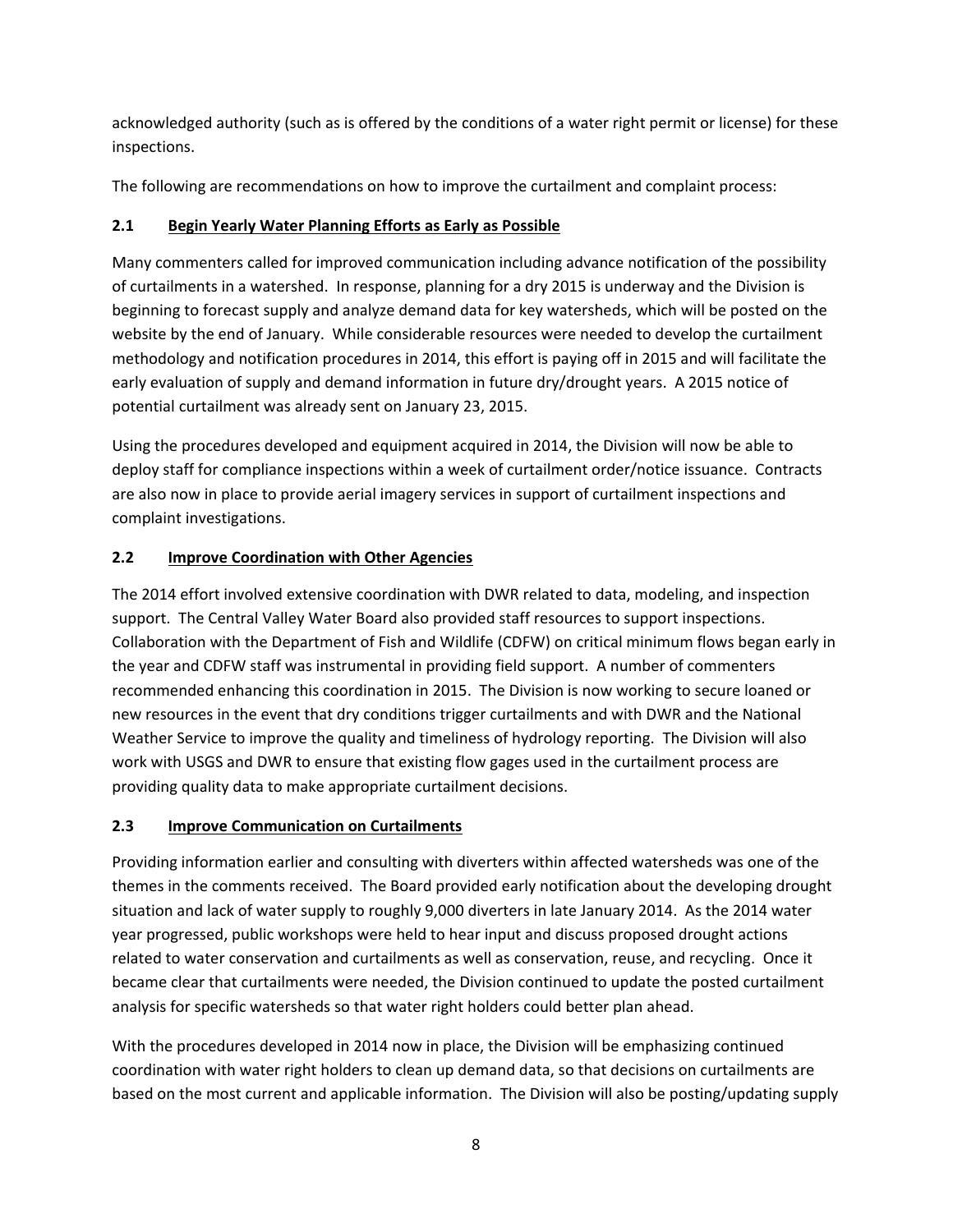and demand forecasts, by watershed, early and often. Where feasible, meetings will be scheduled locally in the specific watersheds where curtailment is anticipated to discuss current conditions and address questions and concerns. As part of these local meetings, the Division will reach out to local counties and other stakeholder representative groups to better communicate curtailment information. Key staff will be assigned to develop regional expertise and serve as the principal point of contact. However, with the potentially large number of water rights holders affected by continuing dry conditions, the Division will continue to rely heavily on electronic means of communications and will encourage anyone interested to sign up for the email notification service. All drought-related requests, actions, and other information will be available on the Drought web page.

## **2.4 Improve Communication Regarding Complaints**

The Division has been taking steps to improve the complaint process. The Drought web page now links to information about complaints received and their disposition (where appropriate). Changes to the complaint portal are also under development to ensure that all of the required information is included in the complaint and to improve agency coordination in complaint response. The Division will work to increase public awareness about the complaint process by highlighting this information on the Board's web pages and in other materials.

## **2.5 Use the Most Applicable Data and Analysis in Curtailment Process**

Throughout 2014, the Division and water right holders frequently evaluated the demand data to improve its accuracy. Section 3.0 discusses diversion data improvements in more detail. The Division is improving its curtailment analysis by augmenting reported demand data where it has identified errors such as non-consumptive demand or double-reporting, to better reflect actual demand. Given the delay in reporting of statements, the Division is exploring alternative approaches to quantify demand that is accurate and timely, such as averaging demand over multiple dry years (e.g averaging the 2010 to 2013 demand). If appropriate and feasible, the Division will also conduct curtailment evaluations on tributary reaches to determine if senior water right priorities are satisfied.

The field inspection program found that many persons who received curtailment notices for a post-1914 right claimed a riparian or pre-1914 right for continued diversions. In many instances, the Division was previously unaware of the claimed right. The Division will use informational orders, authorized under the emergency regulations, to obtain information on previously unclaimed rights, and to clarify the basis of known rights. If the emergency regulations are extended, the Division intends to use the informational order tool more extensively so that all water rights in key watershed are accounted for and included in the curtailment analyses.

### **2.6 Improve Inspection and Enforcement Process**

Inspections and enforcement are critical to preventing unauthorized diversions and the wasteful and unreasonable use of water. The Division identified several problems with its compliance and enforcement efforts that prevented timely and effective enforcement of the water rights priority system. One issue was site access to conduct inspections. Although outright refusal to grant access for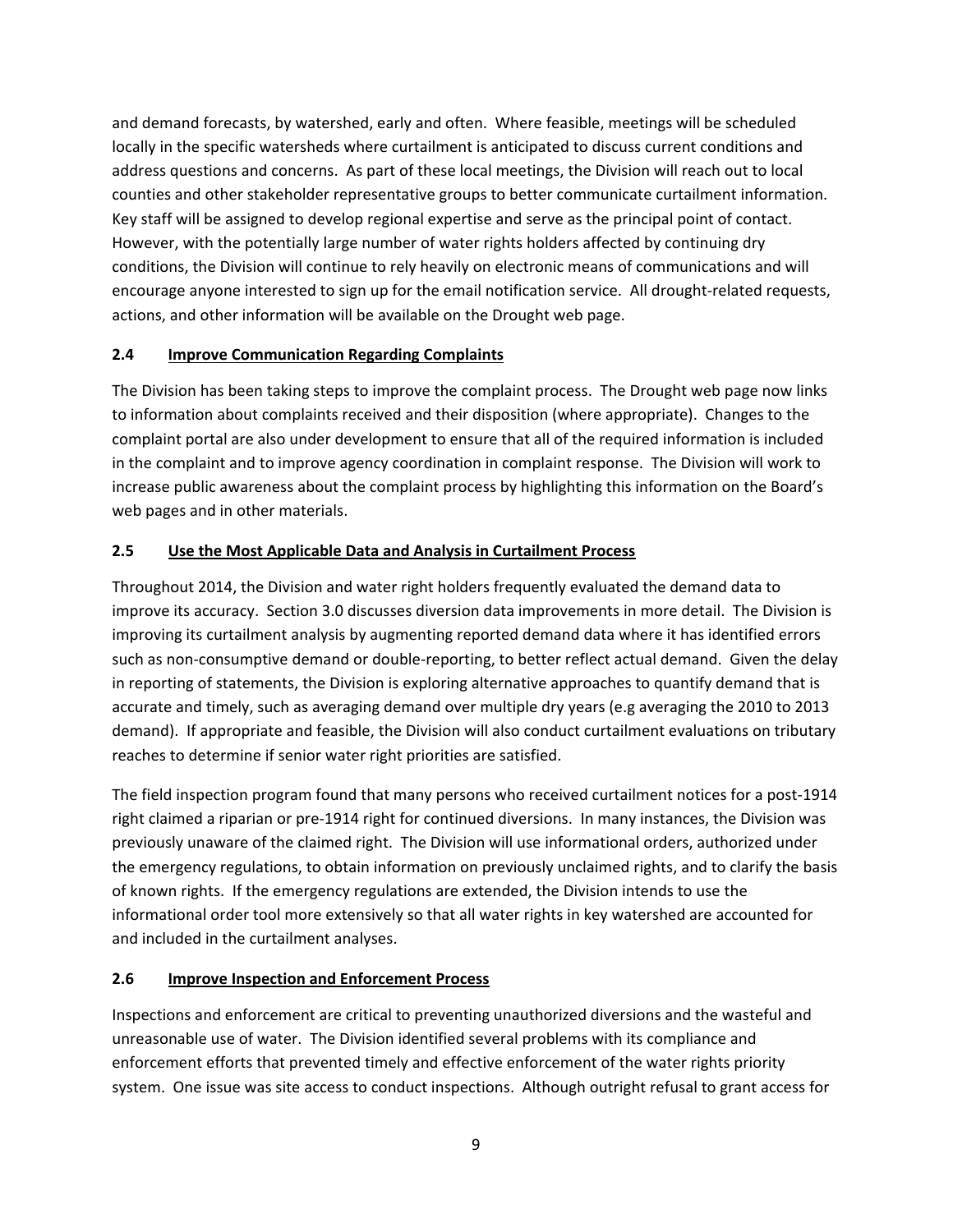Division inspections is uncommon, advance scheduling of inspections lessens the effectiveness of inspections in uncovering violations that may be occurring. The Division will explore possible changes to its inspection authority. Another problem is the inability to enforce water rights informational orders not issued pursuant to the emergency regulations. Informational orders are a tool to request basic documentation that can distinguish a legal from an illegal diversion. The tool must be enforceable in order to be effective and not ignored. The Division will also pursue options for improved long-term enforceability of information orders.

# <span id="page-11-0"></span>**3.0 Data Quality in the Water Rights Database**

In the past three years, the State Water Board has expanded the functionality of its water rights database, eWRIMS, so that it can now accept reported water diversion and use data through electronic submittals. As part of the package of legislation enacted in November 2009, the State Water Board and DWR were given the authority to require electronic data submittal. This same package of legislation also eliminated the reporting exemptions for certain water right holders and established penalties for failing to file these reports.

Even with these changes, there continue to be questions about the accuracy and timeliness of demand data and there are ongoing concerns about the ability to tie actual diversions to each specific water right. Ideally, both supply and demand data would be available on a real time basis, so that information describing the actual conditions of our waterbodies can be used to make the most informed and timely decisions. Until then, the Division has made, and will continue to make changes to increase both the amount and quality of data in the database.

The following are recommendations on how to improve the data quality in the water rights database:

# **3.1 Improve Water Demand Data Quality**

As described previously, stakeholders in key watersheds worked closely with the Division in 2014 to help determine water uses and availability. The Division will continue to work with stakeholders to clarify information on water use and availability as well as to facilitate timely transmittal of data to DWR and the State Water Board so that water availability can be better determined on real-time and tributaryspecific bases. On-line guidance documents are also proposed to better: 1) explain the information and terms used in the eWRIMS database, and 2) assist water right diverters with reporting their water diversion and use to the State Water Board. The Division will continue to provide year-round person-toperson assistance to diverters filing statements and reports.

### **3.2 Improve Reporting of Water Demand Data**

Changing the Division's water diversion and use reporting forms is likely to improve the accuracy of water rights demand data. Water right holders who hold multiple water rights sometimes report their diversions cumulatively instead of broken out by each exercised right, making it difficult for the Division to attribute accurate diversion amounts to a particular exercised right. This can result in double counting where actual demand is less than calculated, which can in turn harm junior water right holders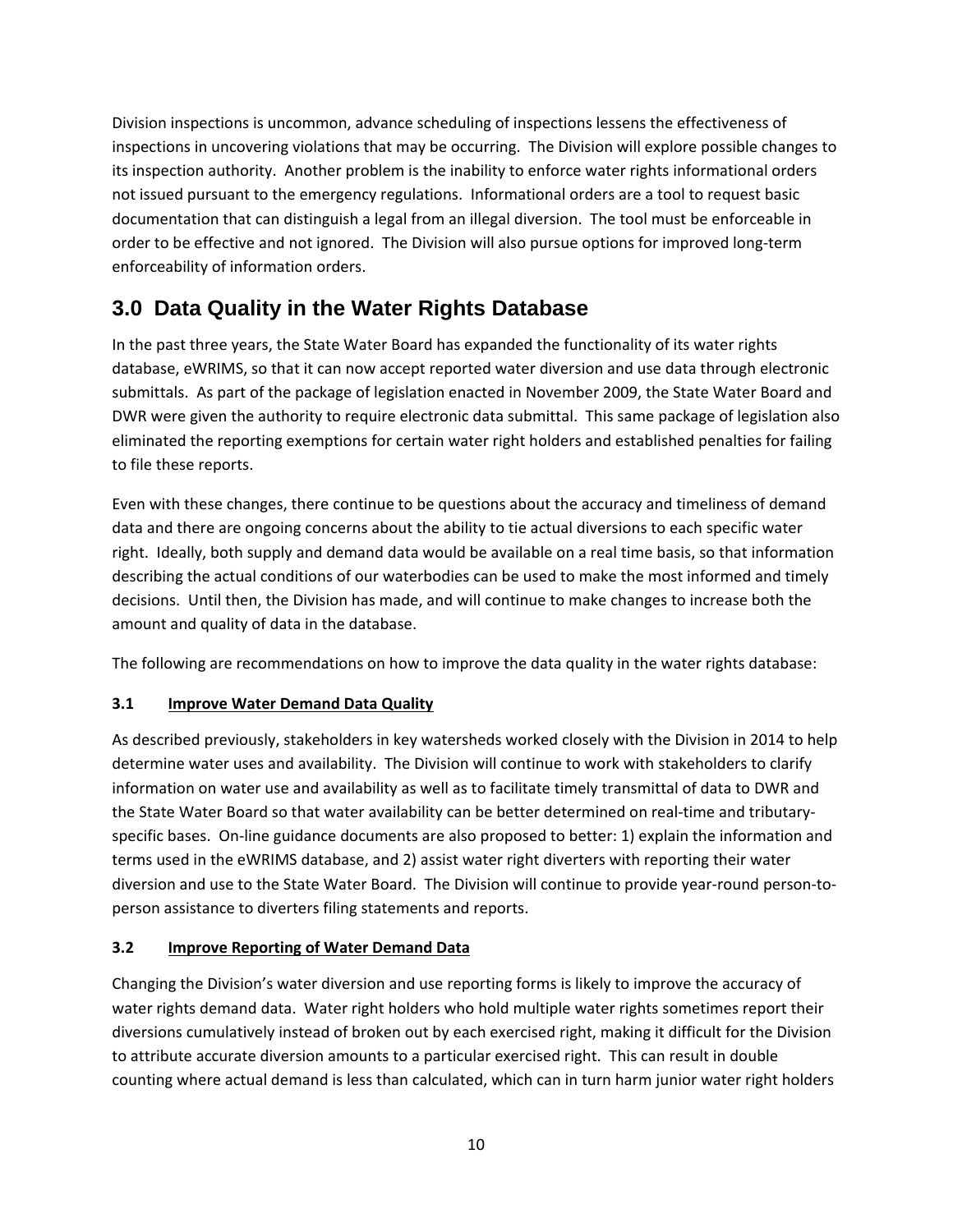whose diversions may be curtailed based on imperfect information. To improve demand data, separate reporting of diversion and use data for each point of diversion should be required. Additionally, diversion and use forms should be modified to require separate fields for the direct diversion or diversion to storage with identification of the bases of right being exercised. Currently, both direct diversions and diversions to storage are reported together. Finally, water diverted under water supply contracts or transfers should also be reported separately. The Division is exploring avenues to implement these changes. Requiring accurate accounting by each water right or water right claim would significantly benefit demand accuracy used in the Division's curtailment analyses.

## **3.3 Increase Demand Data Reporting Frequency**

Riparian and pre-1914 water right diverters should be required to file statements annually, consistent with the frequency of reporting by post-1914 water right holders. This has been a long-term problem. The 1978 Report recommended that reporting be accelerated for riparian and pre-1914 water right diverters, noting that having a complete set of data for the prior year would have greatly assisted their work. Where demand is anticipated to exceed supply, projected diversion estimates should also be provided to the Board on a more frequent basis in order to better determine if curtailment of some rights is needed. This would increase the accuracy of curtailment determinations. Projected use and/ or more frequently reported demand data may not be necessary in all watersheds or by all diverters, but it may be an invaluable source of information in watersheds where shortages are severe.

## **3.4 Automate Initial Assessments of Demand Data**

The Division has been working on upgrades to the eWRIMS Report Management System (RMS) to improve quality assurance and control. These improvements will be implemented by early February 2015. Initially, error checking will be limited to just a few fields such as a comparison of reported diversions to face value. Additional automated data assessment features that alert water right holders and staff to potential errors in the reported data are also under development.

### **3.5 Require Measuring Devices and Define Exception Criteria**

Currently, riparian and pre-1914 water right diverters are required to use "best professional practices" (BPP) and "best available technology" (BAT) to measure their diversions, unless the filer documents that implementation of those practices are not locally cost effective. Permit and license holders do not have the same requirement. The measuring requirements for BPP and BAT should include all water right diverters. In addition, approximately 68 percent of the statements received in 2012 and 2013 relied on the "not locally cost effective" exception and reported diversions that were estimated, not measured. Consideration should therefore also be given to further defining "not locally cost effective" by either establishing a threshold diversion amount or other criteria that would result in more diversions that are actually measured. For diversions that are claimed to be not locally cost effective, an accurate but less costly best professional practice or technology should be established.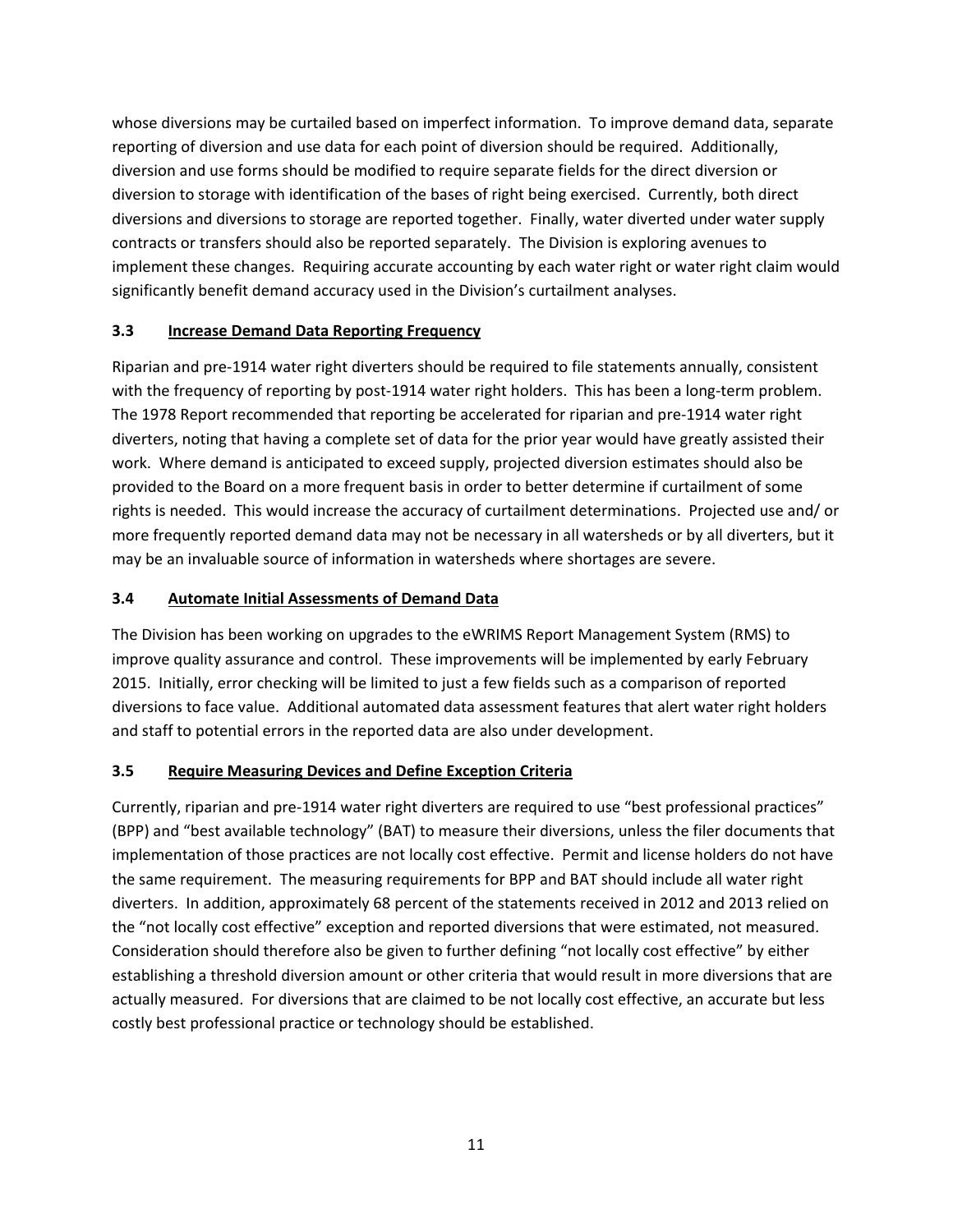# <span id="page-13-0"></span>**4.0 Opportunities to Expand and Improve Data and Database Capabilities**

Many federal, State and local agencies rely on water supply information for planning and decisionmaking. Geographic Information Systems and remote sensing technologies are making this information more readily available and in a more usable format. Information on river flows and water diversions, however, is very limited and not readily accessible in many cases. This lack of real-time information on flows and diversions makes it very challenging to determine if sufficient supply exists to support both the projected demand and in-stream needs. Because of the cost of state-of-the-art gages, many small streams are not gaged or the gages are unable or inadequately maintained to provide real-time, reliable information. However, these small streams often provide as much, if not more, valuable habitat and support important uses such as irrigation and drinking water.

Increased number of gages and additional modeling would improve certainty regarding water available for appropriation and make significant steps towards providing real time flow data. However, gage installation, gage maintenance, and model development are resource intensive.

The following are recommendations to on how to expand and improve data and database capabilities:

### **4.1 Improve Water Availability Analysis through Modeling**

The Division has been working with the Center for Watershed Sciences at U.C. Davis to develop a prototype model for the Eel River watershed that could be used to make much more precise decisions on curtailments, both in terms of their imposition and withdrawal. The Eel River was selected as a pilot for its small size and simplicity with respect to the number of water rights and water right priorities. The model uses supply forecasts for select gage locations, distributes that flow to sub-watersheds, and then allocates the sub-watersheds' supply to known water rights in those areas based on priority of the rights and reported use. The unimpaired supply forecasts are provided by third parties such as CNRFC and DWR. The Eel River model has been completed and tested. Based on the outcome of the initial testing, the Division is pursuing expansion of the model to include additional watersheds such as the much larger Russian, Sacramento, and San Joaquin River watersheds. Additional testing and refinement of the model is now planned. The additional testing that is now underway will determine whether or not the model becomes the primary tool in the curtailment analyses or is used as a verification tool.

### **4.2 Improve Water Availability Analysis through Increased Telemetered Gages**

As noted above, with the exception of large streams or large tributaries of major streams, most water sources in the state are not gaged. When smaller streams are gaged, individual organizations, landowners, or groups generally maintain the records independently. For the larger streams and tributaries, USGS runs and maintains a high quality streamflow gaging network. The gages in this network can cost as much as \$20,000 to install and most commonly measure river stage (depth of water) which is then correlated to flow data and must account for changing channel shape and size. It can cost as much as \$25,000 per year to maintain an individual gage and validate the stage-flow relationship, making consistent availability of this data a challenge. The Division will develop a work